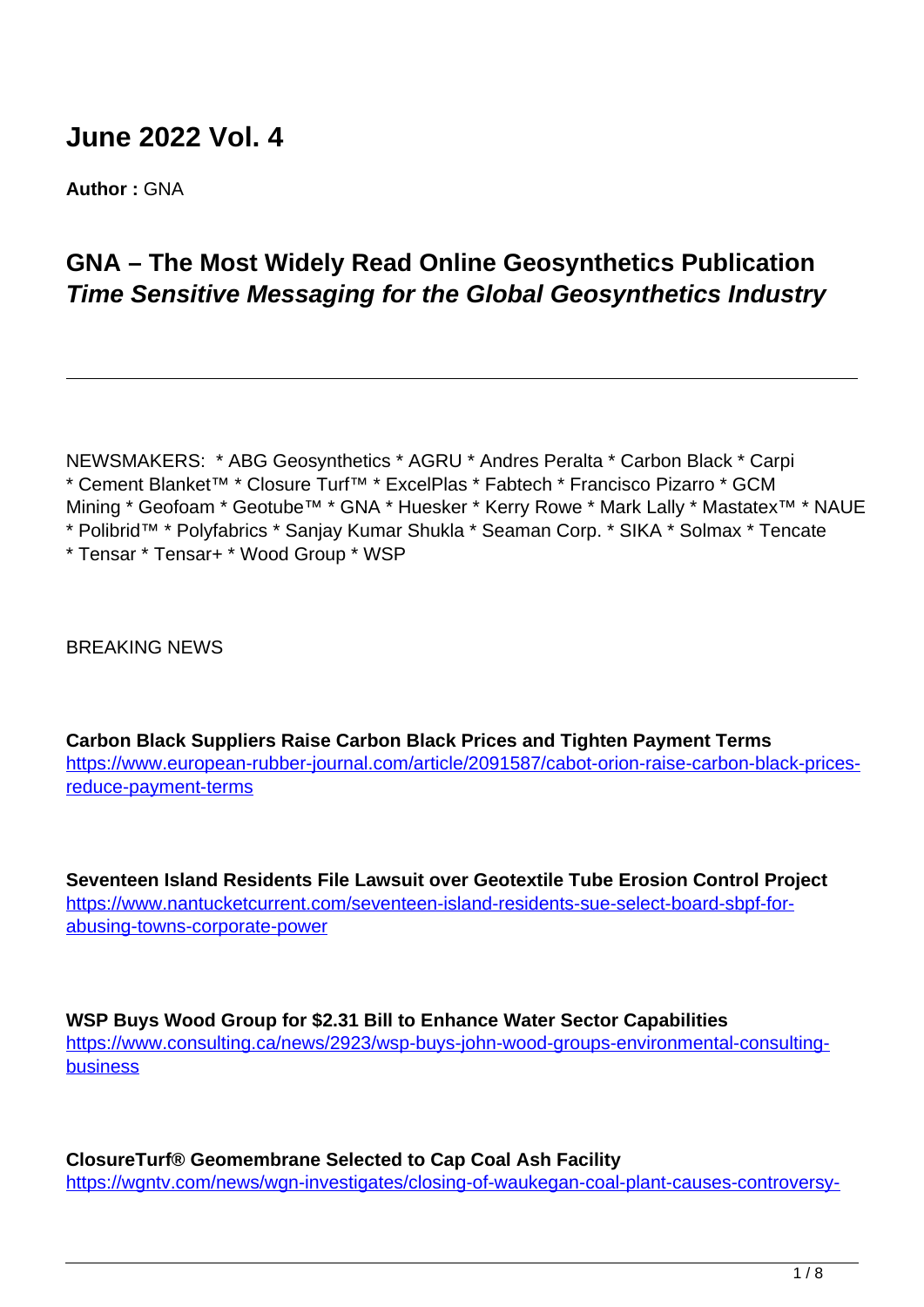among-residents/

INDUSTRY NEWS

**Press Release Fabtech Awarded Sydney Water Potts Hill Reservoirs Refurbishment? Liner & Cover Design and Installation Works** https://cloud.excelplas.com/s/ewwr1vIfXDXxiUw#pdfviewer

**El Vado Dam Geomembrane Case Study (Declassified)** https://www.usbr.gov/tsc/training/webinars-corrosion/2022-01\_ElVadoDamCStudy-Geomembrane/ElVado-Geomembrane\_transcript\_508.pdf

**Polyfabrics Expands Range of GCCM Products (Mastatex™ Concrete Liner)** https://polyfabrics.com.au/product/mastatex-concrete/

**Webinar: Geosynthetic Application Guidelines for Ground Infrastructures – New Zealand Geotechnical Society (11 July, 2022)** https://www.nzgs.org/event/webinar-geosynthetic-application-guidelines-for-groundinfrastructures/

**Seaman Corp. Seeking Western Region Geomembrane Sales Rep** https://us62e2.dayforcehcm.com/CandidatePortal/en-US/seamancorp/Posting/View/577

**Introducing Mark Lally of Solmax (Interview)** https://m.youtube.com/watch?v=UDzTyT\_RrEg

**Introducing Tensar+ Designing for Success: Engineered Solutions for Engineers** Andres F. Peralta MSCE, MBA, P.E., Product Manager at Tensar International Corporation talks about a newly enhanced, free, web-based software, called Tensar+ for engineers, contractors, and owners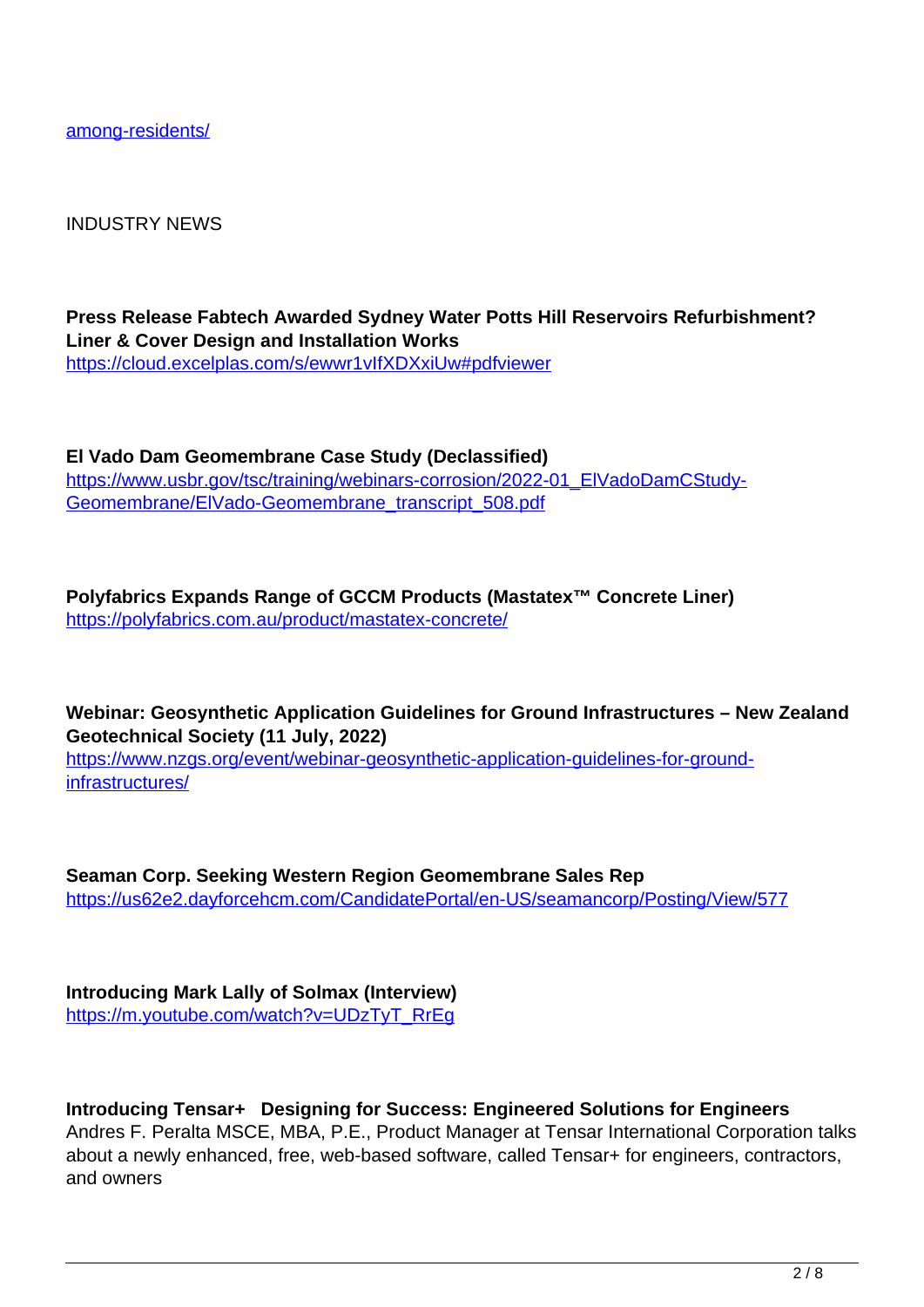https://www.youtube.com/watch?v=OXReDicIL48

**Artificial Geotextile Materials Developed to Reduce Glacial Ice Melt in Mountain Areas** https://www.natureworldnews.com/articles/51452/20220618/artificial-material-developed-reduceglacial-ice-melt-mountain-areas-new.htm

**How Can Geosynthetics Help Energy Transition? - Solmax** https://www.solmax.com/en/blog/how-can-geosynthetics-help-energy-transition

**New Reinforced Elastomeric Polyurethane Geomembrane from Polibrid** https://www.polibrid.com/td/td\_706.htm

**High Compressive Strength Concrete Cement Blanket™ GCCM rolls for Ditch Lining and Slope Protection (VIDEO)** https://m.youtube.com/watch?v=jdKZmTKQWqo

**Carbon Footprint of Geosynthetics (ABG)** https://www.abg-geosynthetics.com/carbon-footprint/

**Tensar Geocomposite Case Study** https://www.tensarinternational.com/getmedia/fa605af8-1c7e-4dd7-a9abdb3cbd2342ab/Ref\_412\_A442\_Randlay\_to\_Stirchley\_UK\_Pavement\_Optimisation.pdf

NEW PATENTS

**NAUE Patents New Geomaterial** https://www.freepatentsonline.com/20220143951.pdf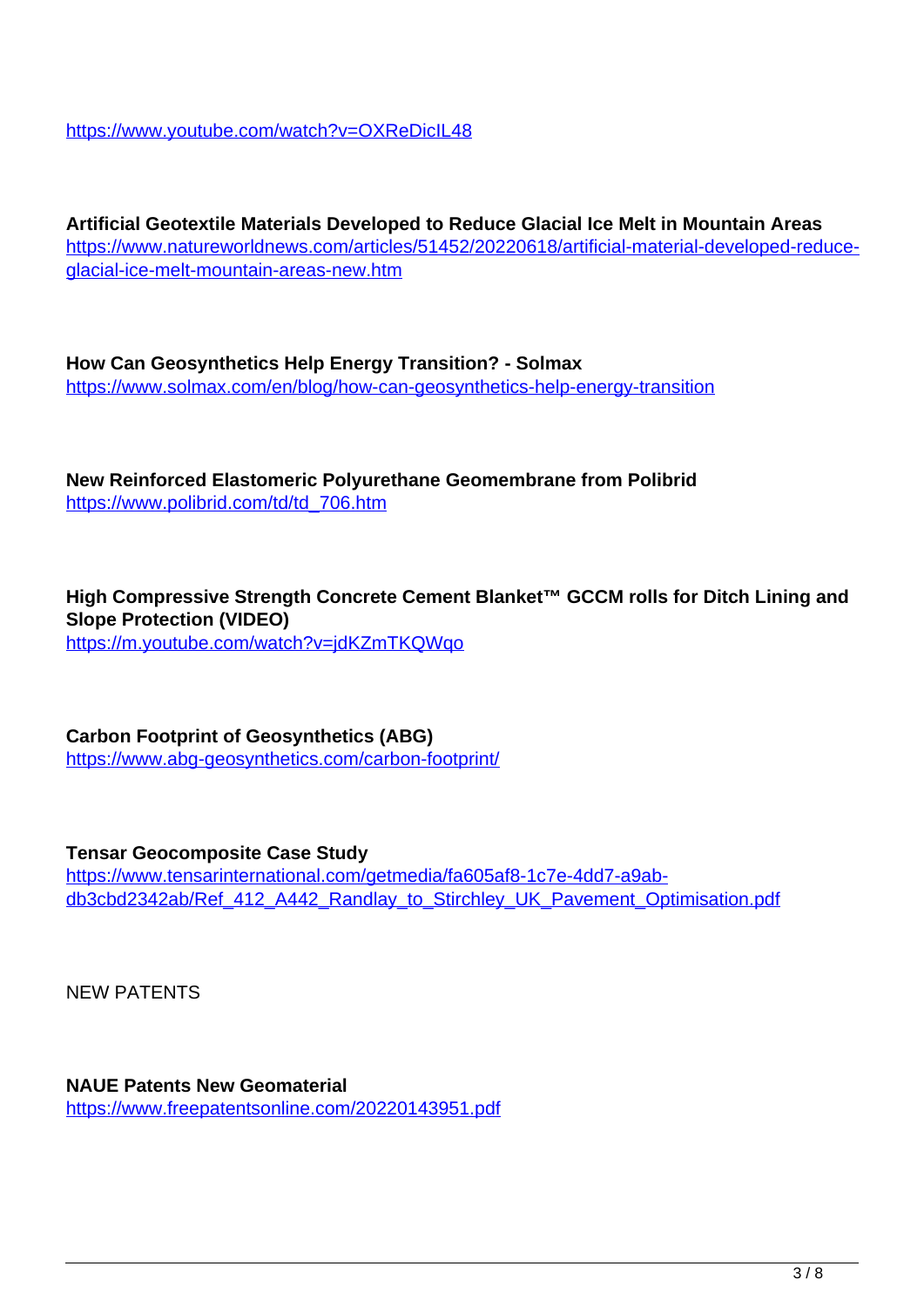#### **SIKA Patent New Waterproofing Geomembrane for Tunnels** https://www.freepatentsonline.com/EP4008546A1.pdf

**Three-dimensional Electroosmosis Sludge Drainage Reinforcement Method Based on Electric Geotextile Complex** https://www.freepatentsonline.com/20220178101.pdf

GEOMEMBRANES

**General Solution for Leakage Through Geomembrane Defects Overlain by Saturated Tailings and Underlain by Highly Permeable Subgrade** https://www.sciencedirect.com/science/article/abs/pii/S0266114422000383

GEOTEXTILES

**Comparative Study on the Performances of Polypropylene (PP) and Polyester (PET) Non-Woven Geotextiles in Landfills [PDF]** https://cloud.excelplas.com/s/Of2KaJfoOHU7qeB#pdfviewer

**CFD-DEM Modelling of Geotextile Clogging in Tunnel Drainage Systems** https://www.researchgate.net/publication/361228730\_CFD-DEM\_modeling\_of\_geotextile\_clogging\_in\_tunnel\_drainage\_systems

**Three-dimensional Electroosmosis Sludge Drainage Reinforcement Method Based On Electric Geotextile Complex** https://www.freepatentsonline.com/20220178101.pdf

GEOGRIDS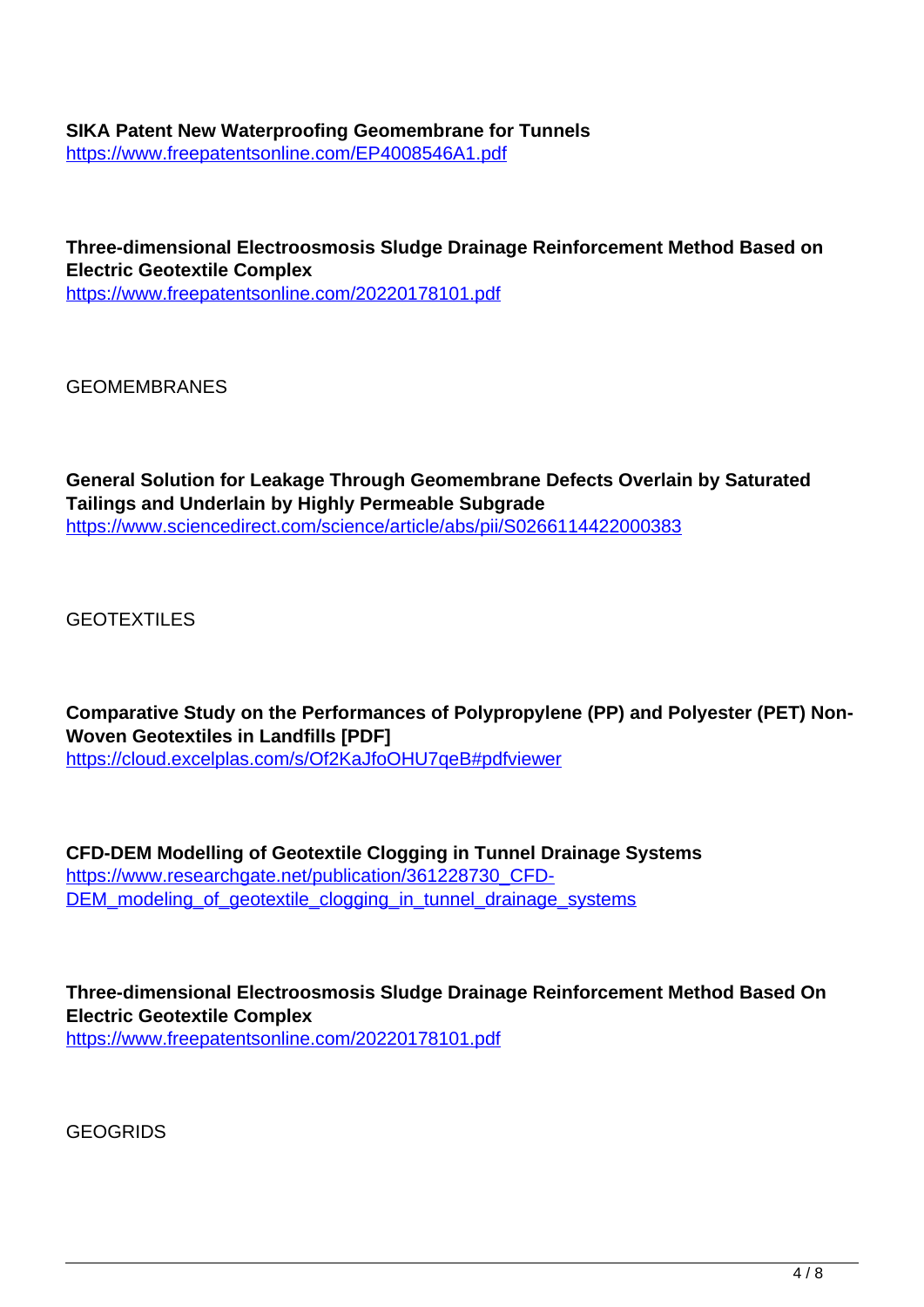**The Cracking Resistance Behaviour of Geosynthetics-Reinforced Asphalt Concrete under Lower Temperatures Using Bending Test** https://www.mdpi.com/2079-6412/12/6/812/pdf?version=1654856975

**Experimental Study of Reasonable Mesh Size for Geogrid Reinforced Tailings** https://www.nature.com/articles/s41598-022-13980-x.pdf

**Monitoring of an Instrumented Geosynthetic-Reinforced Piled Embankment with a Triangular Pile Configuration** https://www.tandfonline.com/doi/full/10.1080/23248378.2022.2032853

**Simulation of Geogrid Retaining Wall Using ABAQUS - VIDEO** https://m.youtube.com/watch?v=ApuP0FTLFns

**Passive Bearing Resistance at the Sand-Geogrid Interface in Direct Shear Mode** https://www.researchgate.net/publication/361277245 Passive Bearing Resistance at the Sa nd-Geogrid\_Interface\_in\_Direct\_Shear\_Mode

**Laboratory Large-Scale Pull-out Tests for Evaluation of the Application of Waste Plastic Bottles as Transverse Members on Geogrid Reinforcement** https://link.springer.com/article/10.1007/s40891-022-00380-4

NEW JOBS

**Seaman Corp. Seeking Western Region Geomembrane Sales Rep** https://us62e2.dayforcehcm.com/CandidatePortal/en-US/seamancorp/Posting/View/577

**Technical Sales Representative for Geosynthetics Business - QLD Job in Brisbane** https://www.seek.com.au/job/57227023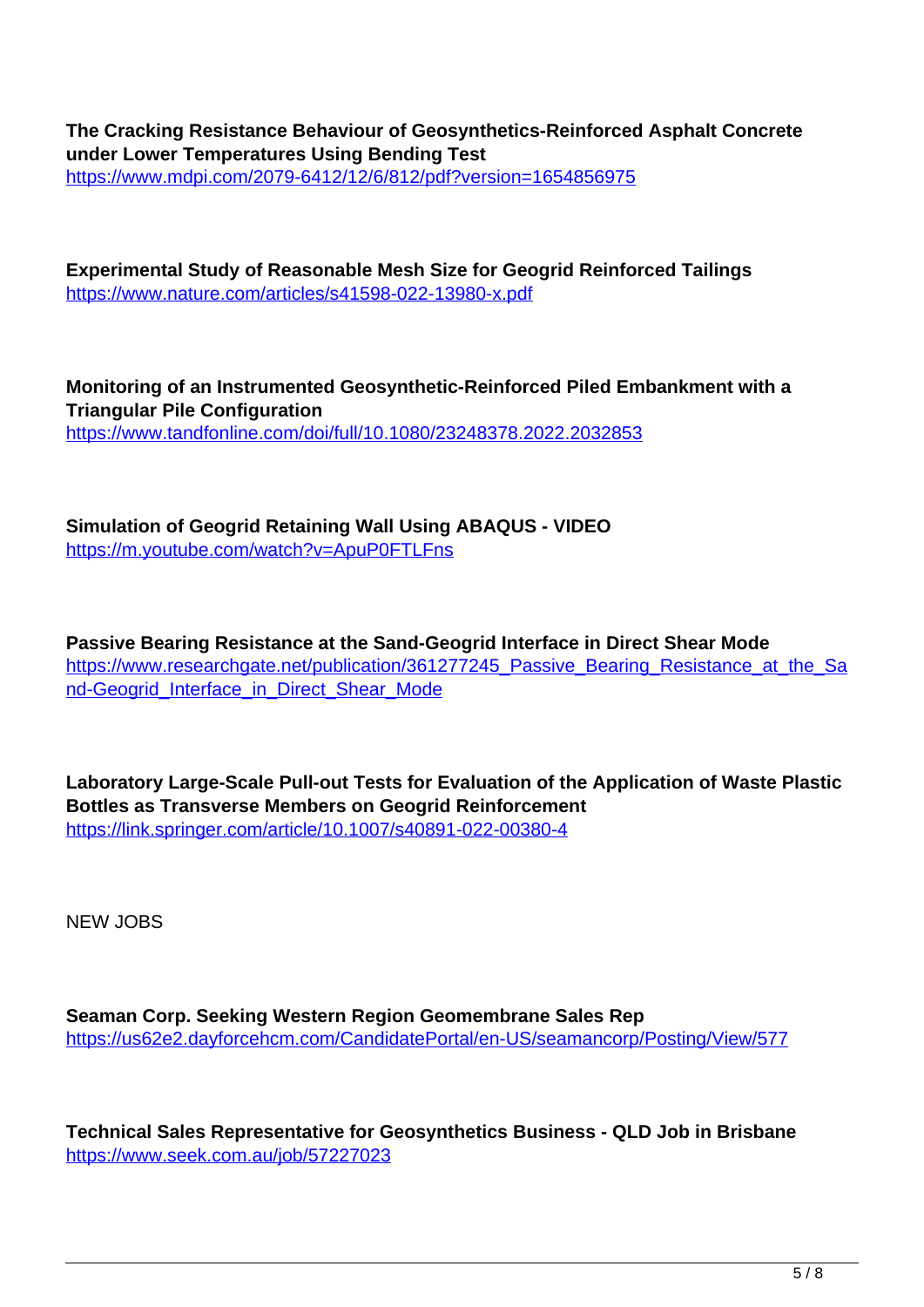## GEOSYNTHETIC DIGITAL MARKETING

#### **How to Get Noticed by More Than 48,000 People in the Geosynthetic Space Across the Globe**

GNA reaches over 48,000 people each month and this high level of audience engagement comes from years of creating content that matters to the geosynthetic industry.

We provide the industry's most reliable and current information and have the trust and attention of the leaders and decision-makers.

Not only can we help you get in front of our highly engaged audience, but we also have a number of channels you can use to target your message – as well as the subject matter experts to put it all together.

https://www.youtube.com/watch?v=QCkE3q3sHPg

#### **GNA – The Number One Online Geosynthetics Publication**

Understand what is happening in the geosynthetics industry, with analysis of emerging trends & products, with market data and key contacts,

Receive updated information on geosynthetic trends and topics

Get thousands of key contacts in managerial and operational roles by the click of a button! Providing the latest in news, views, and insights, it is a valuable and essential resource for the geosynthetic engineering and related construction industries

We deliver market news & information relevant to your business

Geosynthetic Intelligence is an evolving platform to address industry news, market challenges and trends

https://www.youtube.com/watch?v=QCkE3q3sHPg

#### **Do You Have Any Geosynthetics Industry News? – Get in Touch**

https://www.excelplas.com/contact-us/

#### **Want More GNA? Find Thousands of Back Issues Here:**

https://www.geosyntheticnews.com.au/

**Stay Up to Date with the Latest Geosynthetic News by Signing Up for the GNA**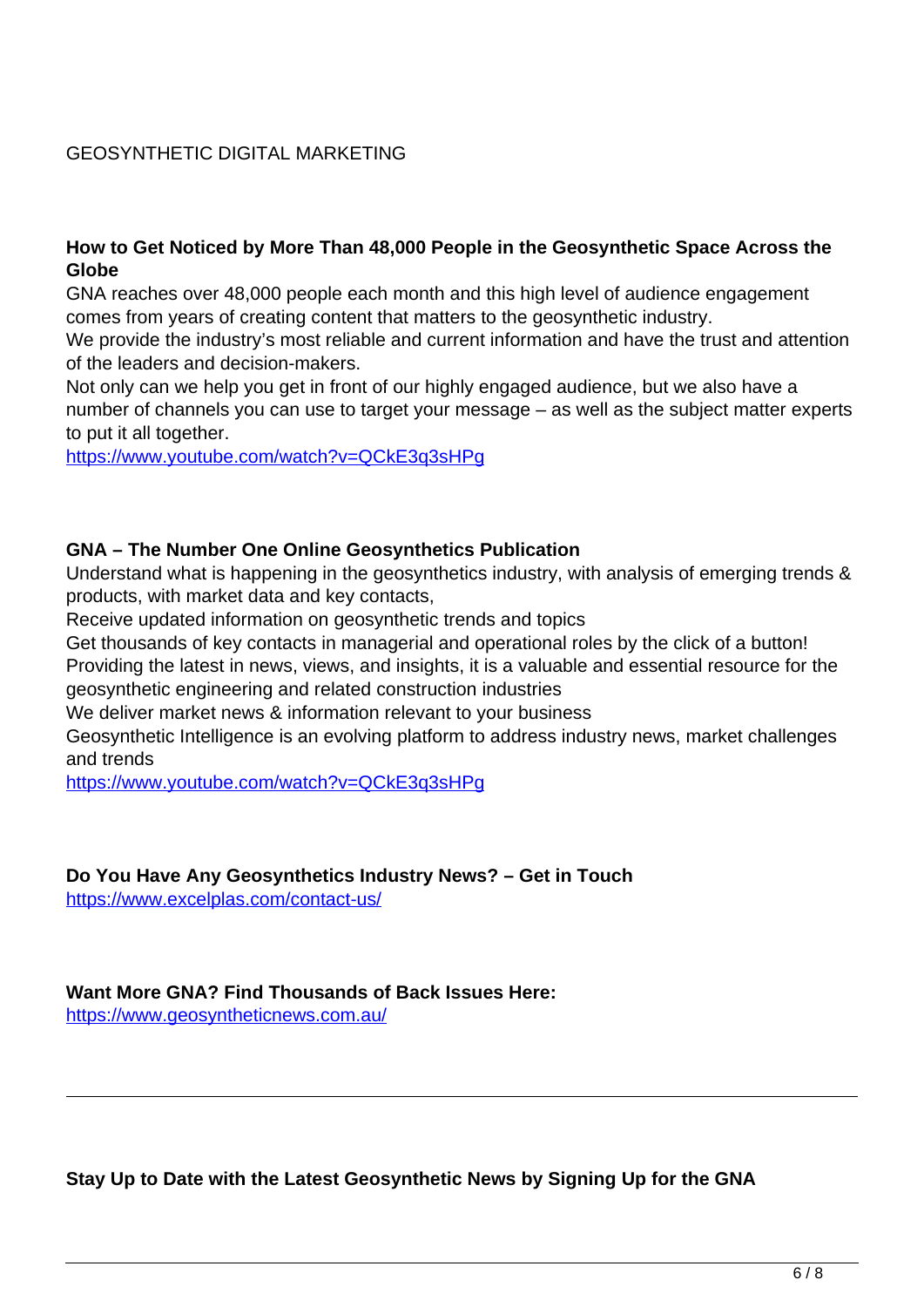#### **Newsletter!** https://www.geosyntheticnews.com.au/subscribe/

- GNA now has +30,000 views per month
- Articles published on GNA get thousands of views and are distributed widely through 3rd Party Affiliates
- GNA is now the most read source of Breaking News on Geosynthetics Worldwide
- Since GNA is published up to 12 times per month, no other source of Geosynthetic Industry News comes close to being as current and up-to-date
- In 2017 we have increased readership by 10,000+ through India, Africa, and Asia
- Special Advertising Packages Available for Geosynthetic Manufacturers, Installers, and Service Providers.

## **ExcelPlas Geosynthetics Testing Expands Geosynthetic Testing Offerings**

ExcelPlas now performs more than 120 standard geosynthetic tests in accordance with relevant ASTM, GRI, and ISO standards.

We have extensive experience with all types of geosynthetics - from geomembranes (HDPE, LLDPE, fPP), geotextiles to geonets, geogrids, geocomposites, and geosynthetic clay liners (GCLs).

As a Nationally Accredited Testing Laboratory, our technicians, equipment, and quality system are monitored regularly for proficiency and compliance assuring that you can count on quality results every time.

Geosynthetic News Alerts - Your Global Source of Geosynthetic News and Technology. Current and Updated!

http://www.geosyntheticnews.com.au

Among GNA's objectives are:

- To promote and educate on the development of specifications and practices that help ensure the proper use of geosynthetics.
- To locate, interpret and disseminate new scientific research to manufacturers and users of geosynthetic materials.
- To enhance the knowledge and awareness of contemporary geosynthetic technologies amongst specifiers, users, and installers.